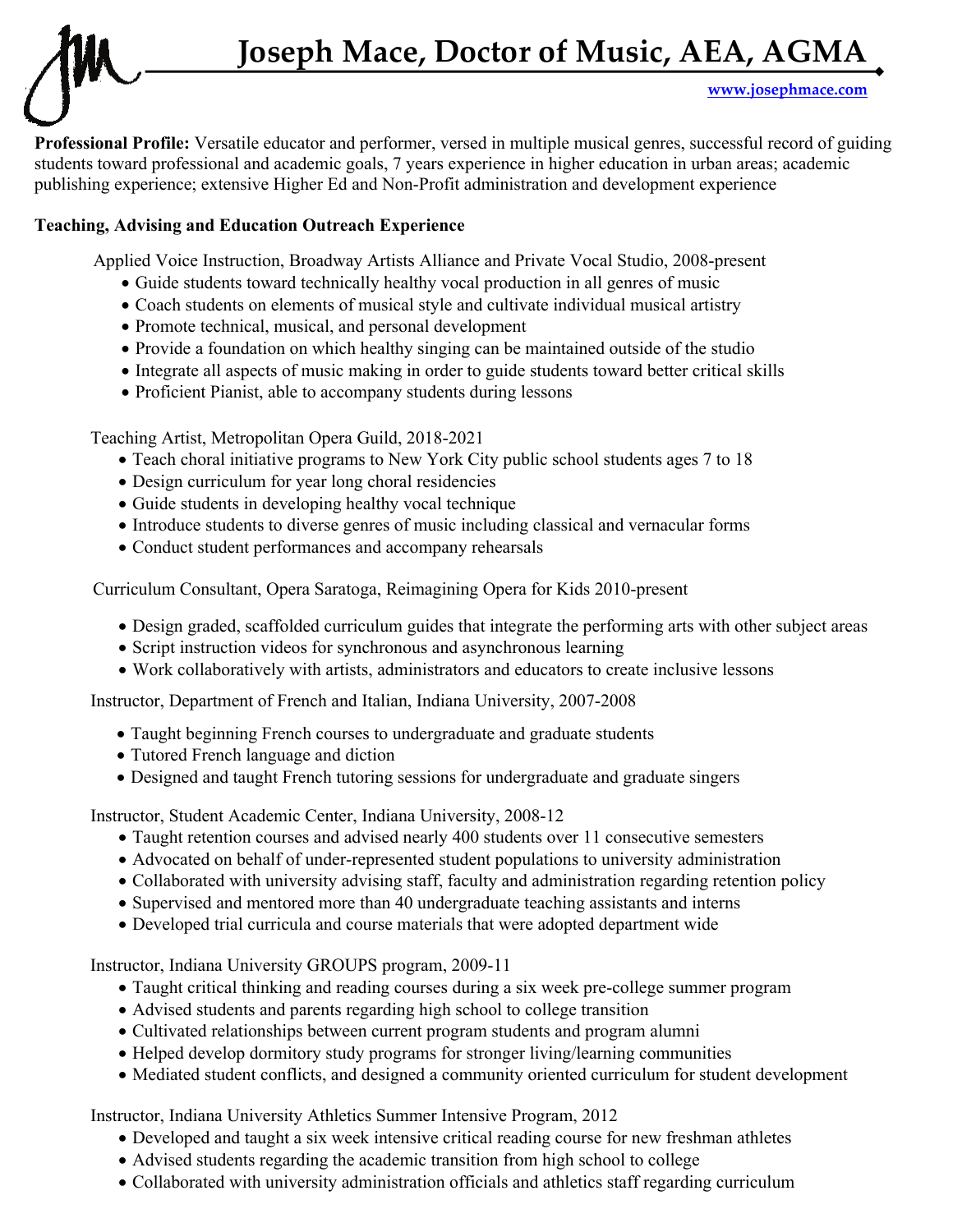

Master Teacher, Stages of Bloomington, 2009

- Responsible for all aspects of musical education for pre-school through high school students
- Taught class voice emphasizing vocal technique, as well as ensemble and solo singing
- Expanded students musical knowledge by incorporating elements of musical context, harmony, theory, history and theatre
- Coached, rehearsed and accompanied final ensemble performance

## **Arts and Higher Education Administration Experience**

Founder and Lead Consultant, Total Philanthropy, New York, 2012-present

- Direct, design and review long-range development planning
- Expand individual & institutional donor prospects through research, cultivation and engagement
- Draft institutional fundraising documents including case-statements, letters of intent and budgets
- Ghost write blogs
- Review institutional budgets and provide diversified earned and contributed revenue strategies
- Build and manage social media presence and engagement

Institutional Giving Manager/Grant Writer, National Yiddish Theatre Folksbiene, 2015-2017

- Increased yearly institutional giving profile by \$100,000 since September 2016
- Re-energized organization's narrative and created institutional case statements
- Represent the organization to institutional funding sources
- Write and manage all institutional grants
- Manage and develop NYTF internship program

Advancement Administrator, San Francisco Conservatory of Music, 2005-07

- Facilitated fundraising efforts during landmark \$65 million campaign, including \$2 million annual fund
- Cultivated and stewarded individual donor and donor prospects individually and at public events
- Interacted with diverse constituency including the board, donors, foundations and arts professionals
- Revitalized solicitation materials for individual and institutional giving campaigns
- Supervised and trained Advancement Assistant, 12 student employees, and numerous volunteers
- Directed logistics and supervised staff for 4 large-scale gala events
- Coordinated and managed more than 20 donor and alumni stewardship events
- Managed and reconciled \$385,000 operational budget for all divisions within Advancement
- Initiated and managed audit and digitalization of capital campaign donations and naming opportunities

Developmental Editor and Publicity Consultant, Evangeline Benedetti, New York, 2012-present

- Edited and served as structural consultant for an manuscript written by 44 year veteran of the New York Philharmonic Orchestra
- Created all physical and digital media publicity materials for publishing by Oxford University Press
- Researched appropriated publishers and communicated with them on behalf of my client
- Built and maintain website, manage social media channels based on my client's needs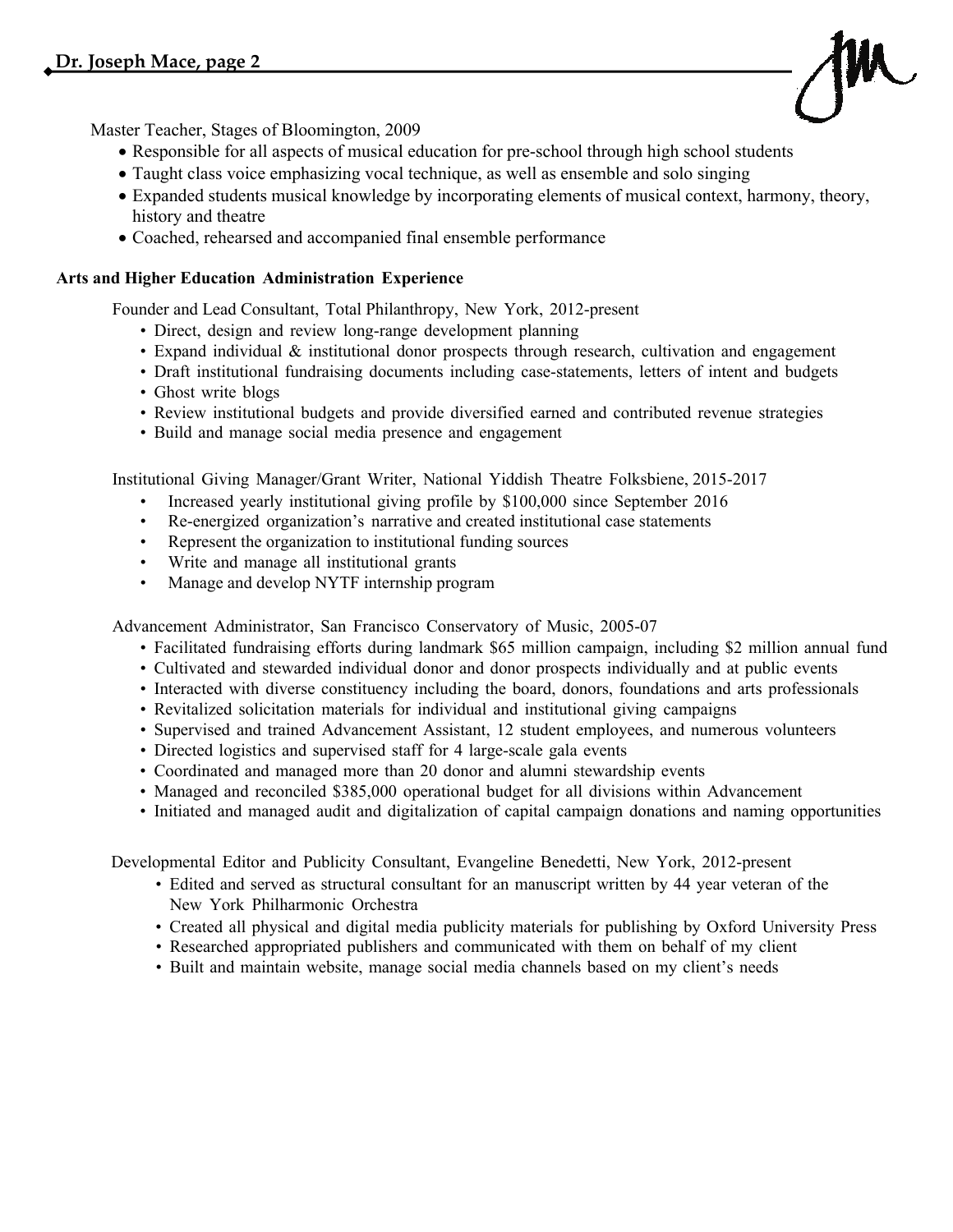## **Select Past Performances** *\*indicates world premiere*

Alex and Eugene, Professor (Off-Off Broadway)  $\mathbb{R}^n$ New York Philharmonic Orchestra, published by Oxford Press in 2017 es miseraoles, leatured ensemble<br>Noah's Flood, Title Role, guest artist in residence \*Bound for the Promised Land, soloist SE Jazz Formulation and Events Experience of the Promised Land, soloist • Re-energized organization's narrative and created institutional case statements Candide, Voltaire/Pangloss/Cacambo/Martin Frankenstein! soloist/chansonnier<br>
Ind She Loves Me, Head Waiter Così fan Tutte, Don Alfonso Romeo et Juliette, Lord Capulet Forza Del Destino, Chorister iviessian, soloist<br>Various Works, soloist Weihnachts-Oratorium, soloist University Chamber Music Festival, and The Chamber Music Festival, Summer 2012 The Sorceress, Markus (International Debut) The Golden Bride, Ensemble (Off-Broadway) Die Meistersinger von Nürnberg, Chorus (Met Debut) Sunday in the Park with George, Louis/Billy (Helen Hayes Nomination) \*The Breakaway Project, soloist \*The Winter's Tale, Stanislous Les Misérables, featured ensemble And Waken Green, soloist (NY premiere) \*Songs of Loss and Love, soloist Gospel Mass, soloist \*San Francisco Blues, soloist, narrator Alive With You, solo recital Little Women, Gideon March Cendrillon, Pandolfe Fidelio, Chorister Messiah, Beethoven 9, Christmas Oratorio, Chorus Faust, Chorister Messiah, soloist Magnificat (Pergolesi), soloist \*The Jimmy, soloist \*Neruda Songs, soloist

State Jewish Theatre of Romania, Bucharest, Romania National Yiddish Theatre, NY Metropolitan Opera, New York, NY Robert Moss Theatre, NY Signature Theatre, Arlington, VA

ed away Project, soloist and served as structural consultant for *New York*, NY and Dublin, Ireland od, Title Role, guest artist in residence<br>
Notre Dame University, South Bend, IN ancisco Blues, soloist, narrator<br>
Mamnesia Night Club, San Francisco, CA u, solo recital<br>John Waldron Arts Center, Bloomington, Indiana Pandolfe<br>
San Francisco Conservatory Opera Theatre exter<br>
San Francisco Opera ethoven 9, Christmas Oratorio, Chorus<br>Philharmonia Baroque, San Francisco, CA ester<br>1. Designed and authored in statements including documents including documents of the Second Second Second incl New York Workshop Summer Lyric Theatre, New Orleans, LA North South Consortium, New York, NY Sunlit Sandwiches Productions, Brooklyn, NY SF Jazz Festival, Yoshi's, Yerba Buena Festival, CA San Jose Symphonic Choir, San Jose, CA Indiana University Opera Theatre Indiana University New Music Ensemble Indiana University Opera Theatre Indiana University Opera Theatre Indiana University Opera Theatre Indiana University Opera Theatre San Francisco Opera Indianapolis Symphony Orchestra Fort Wayne Bach Collegium, Fort Wayne, IN University Choral, Indiana University Carmel and Monterey Symphonies, Carmel, CA Indiana University Indiana University

## **Education**

Doctor of Music, Vocal Performance and Literature, Music Education and Theater, doctoral minors Indiana University Jacobs School of Music, 2013

Master of Music, Vocal Performance San Francisco Conservatory of Music, 2005

Bachelor of Fine Arts, Music Performance Bachelor of Arts, French and French Literature Tulane University, 2003